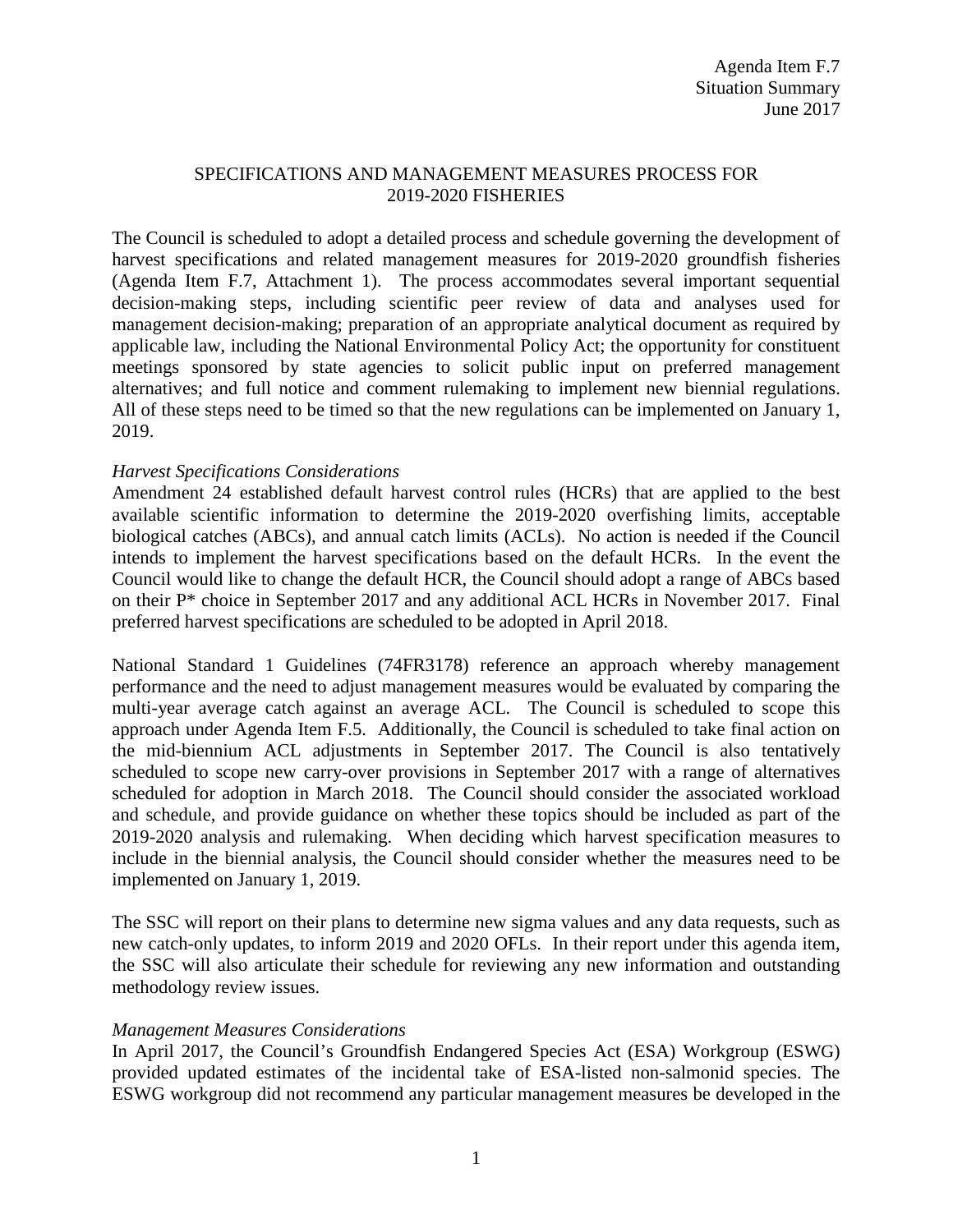2019-2020 harvest specifications and management measures process. However, the ESWG recommended and the Council scheduled a presentation on the new U.S. Fish and Wildlife Service seabird biological opinion at the September 2017 Council meeting. The Council noted the potential to allow development of additional seabird mitigation measures, as appropriate, through the 2019-2020 harvest specifications and management measures process. Additionally, the Council recommended developing and considering a range of management measures to address the bycatch of Chinook salmon in groundfish fisheries. Agenda Item F.7, Attachment 1 proposes that any new management measures be identified in September 2017, with a range of alternatives adopted in November 2017, and selection of preliminary preferred alternative in April 2018 and final preferred alternative in June 2018. When deciding which new management measures to include in the biennial analysis, the Council should consider whether the measures need to be implemented on January 1, 2019.

Three Council Operating Procedures (COPs) guide the schedule for developing 2019-2020 harvest specifications and management measures. COP 9 details the overarching milestones by month (Agenda Item F.7, Attachment 2, **Electronic Only**) and COP 25 details the procedures for the review and Council approval of groundfish impact analyses and methodologies that inform stock assessments (Agenda Item F.7, Attachment 3, **Electronic Only**). Finally, COP 19 details the process and schedule for exempted fishing permits (Agenda Item F.7, Attachment 4, **Electronic Only**). The Council should consider the overarching processes outlined in the COPs and anticipated workload when adopting the detailed schedule provided in Attachment 1.

# **Council Action:**

- **1. Consider and adopt data requests recommended by the SSC.**
- **2. Conduct preliminary scoping of items previously proposed to be include in the 2019- 2020 harvest specifications and management measures process.**
- **3. Adopt a schedule governing the development of 2019-2020 harvest specifications and management measures.**

## Reference Materials:

- 1. Agenda Item F.7, Attachment 1: Proposed Schedule for Developing the 2019-2020 Groundfish Harvest Specifications and Management Measures.
- 2. Agenda Item F.7, Attachment 2: Council Operating Procedure 9 Management and Activity Cycles **(Electronic Only)**.
- 3. Agenda Item F.7, Attachment 3: Council Operating Procedure 25 Groundfish Methodology Reviews **(Electronic Only)**.
- 4. Agenda Item F.7, Attachment 4: Council Operating Procedure 19 Protocol for Consideration of Exempted Fishing Permits for Groundfish Fisheries **(Electronic Only)**.

## Agenda Order:

- F.7 Specifications and Management Measures Process for 2019-2020 Fisheries Kelly Ames, John DeVore
	- a. Reports and Comments of Advisory Bodies and Management Entities